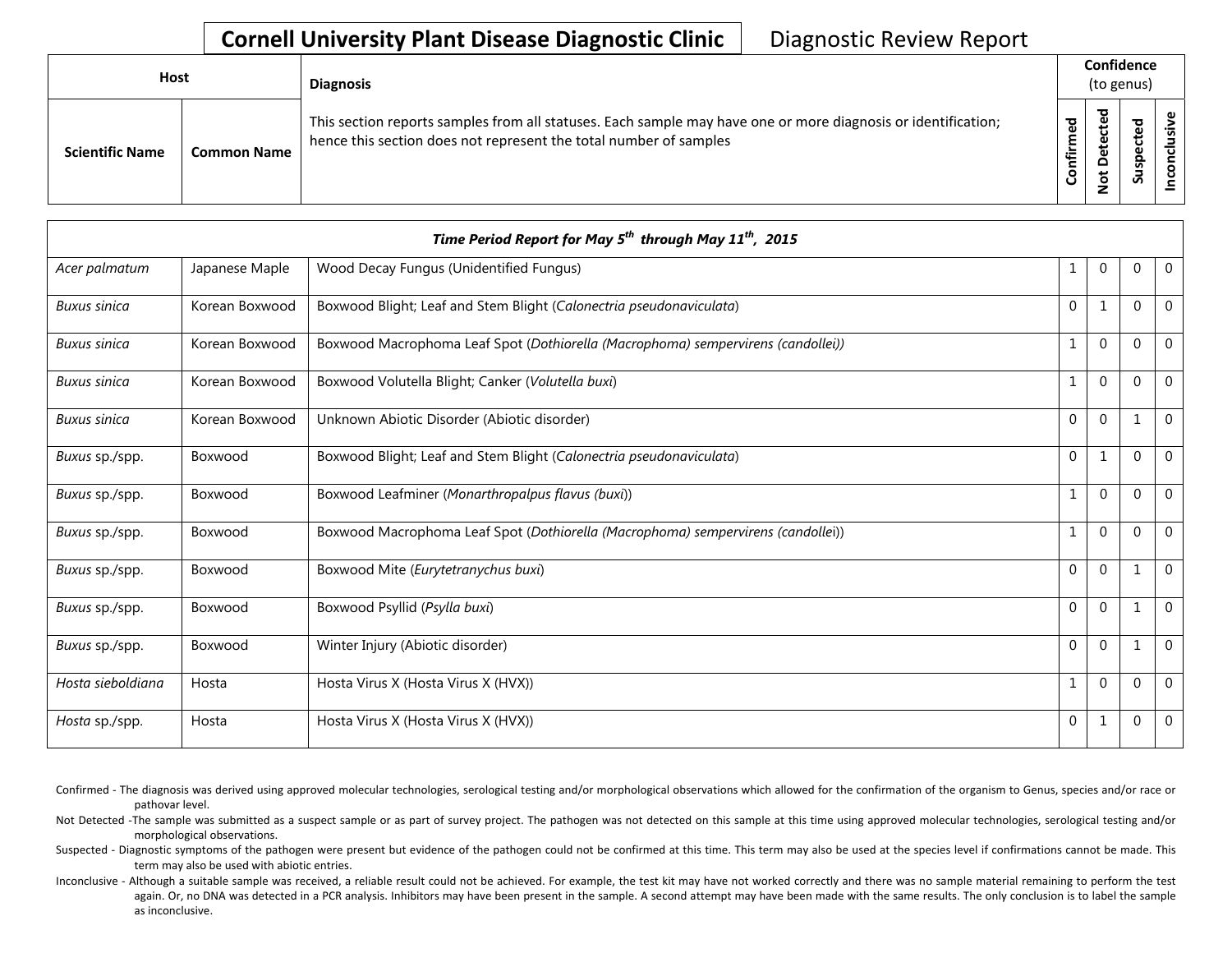## **Cornell University Plant Disease Diagnostic Clinic** | Diagnostic Review Report

| <b>Host</b>            |                    | <b>Diagnosis</b>                                                                                                                                                                   |                |                                   | Confidence<br>(to genus)               |  |
|------------------------|--------------------|------------------------------------------------------------------------------------------------------------------------------------------------------------------------------------|----------------|-----------------------------------|----------------------------------------|--|
| <b>Scientific Name</b> | <b>Common Name</b> | This section reports samples from all statuses. Each sample may have one or more diagnosis or identification;<br>hence this section does not represent the total number of samples | ᅙ<br>٤<br>nfir | ᅙ<br>cte<br>ق<br>ω<br>۵<br>پ<br>ۊ | ਠ<br>ஂ<br>ں<br>ഄ<br><u>င်္</u> မ<br>ທັ |  |

| Hosta sp./spp.        | Hosta             | Mechanical Damage (Abiotic disorder)                                | $\mathbf 0$  | $\Omega$ |             | $\mathbf 0$    |
|-----------------------|-------------------|---------------------------------------------------------------------|--------------|----------|-------------|----------------|
| Ilex crenata          | Japanese Holly    | Black Root Rot (Thielaviopsis (Chalara) basicola (elegans))         | 1            | $\Omega$ | $\mathbf 0$ | $\mathbf 0$    |
| Lactuca sativa        | Lettuce           | Cucumber Mosaic (Cucumber Mosaic Virus (CMV))                       | $\Omega$     | 1        | $\mathbf 0$ | $\overline{0}$ |
| Lactuca sativa        | Lettuce           | Oedema; Edema (Abiotic disorder)                                    | $\mathbf{1}$ | $\Omega$ | $\Omega$    | $\Omega$       |
| Ligustrum sp./spp.    | Ligustrum; Privet | Insect Damage (Unidentified Insect)                                 | $\Omega$     | $\Omega$ | 1           | $\Omega$       |
| Ligustrum sp./spp.    | Ligustrum; Privet | Sooty Mold (Unidentified Fungus)                                    | $\mathbf{1}$ | $\Omega$ | $\Omega$    | $\mathbf{0}$   |
| Ligustrum sp./spp.    | Ligustrum; Privet | Spider Mites (Family Tetranychidae)                                 |              | $\Omega$ | $\Omega$    | $\Omega$       |
| Picea glauca          | White Spruce      | Eastern Spruce Gall Adelgid (Adelges abietis)                       | $\Omega$     | $\Omega$ | 1           | $\mathbf 0$    |
| Picea glauca          | White Spruce      | Not Pathogen; Saprophyte (Secondary Agents; Saprophytes; Unspecif.) |              | $\Omega$ | $\Omega$    | $\Omega$       |
| Picea glauca          | White Spruce      | Planting Too Deep (Abiotic disorder)                                | $\Omega$     | $\Omega$ | 1           | $\mathbf 0$    |
| Quercus<br>acutissima | Sawtooth Oak      | Natural Senescence (Abiotic disorder)                               | $\Omega$     | $\Omega$ | 1           | $\overline{0}$ |
| Quercus<br>acutissima | Sawtooth Oak      | Not Pathogen; Saprophyte (Secondary Agents; Saprophytes; Unspecif.) | 1            | $\Omega$ | $\Omega$    | $\Omega$       |
| Quercus<br>acutissima | Sawtooth Oak      | Spider Mites (Family Tetranychidae)                                 |              | $\Omega$ | $\Omega$    | $\mathbf{0}$   |

Confirmed - The diagnosis was derived using approved molecular technologies, serological testing and/or morphological observations which allowed for the confirmation of the organism to Genus, species and/or race or pathovar level.

Not Detected -The sample was submitted as a suspect sample or as part of survey project. The pathogen was not detected on this sample at this time using approved molecular technologies, serological testing and/or morphological observations.

Suspected - Diagnostic symptoms of the pathogen were present but evidence of the pathogen could not be confirmed at this time. This term may also be used at the species level if confirmations cannot be made. This term may also be used with abiotic entries.

Inconclusive - Although a suitable sample was received, a reliable result could not be achieved. For example, the test kit may have not worked correctly and there was no sample material remaining to perform the test again. Or, no DNA was detected in a PCR analysis. Inhibitors may have been present in the sample. A second attempt may have been made with the same results. The only conclusion is to label the sample as inconclusive.